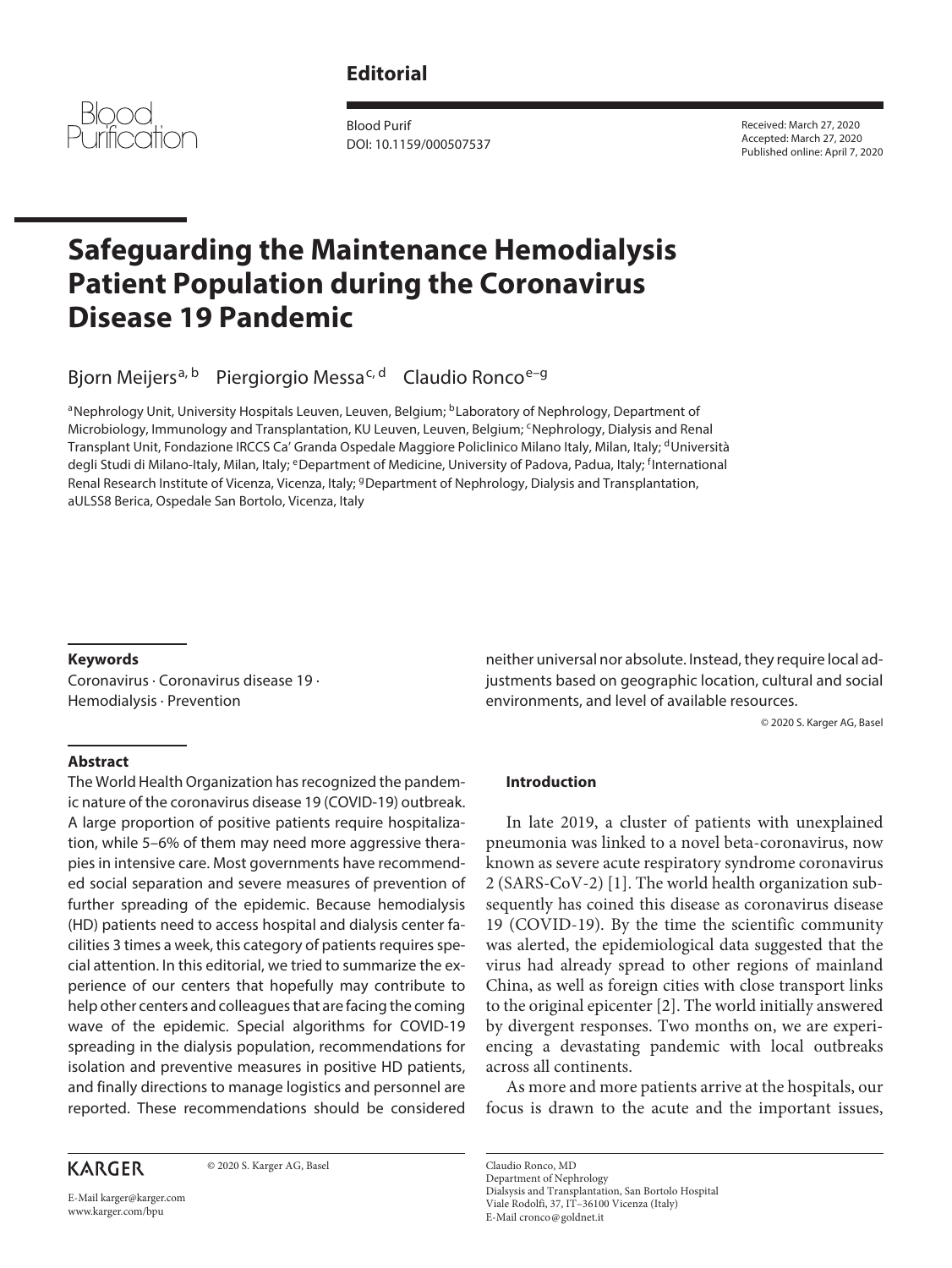treating large numbers of patients in grave condition. The surge in patients requiring medical care may overwhelm even the most sophisticated healthcare systems [\[3\]](#page-5-2). The approach adopted by almost all nations is to "flatten the curve," that is, to reduce peak demand of healthcare resources [[4\]](#page-5-3). While individual countries follow different paths, the common denominator is to maximize social distancing. The main goal is to reduce the basic reproduction number  $(R_0)$  as much as possible, to ideally <1.

An overview of the clinical characteristics of confirmed cases in China alerted the world that young age does not protect against infection [\[5\]](#page-5-4). Disease severity, however, varies by age with more elderly people becoming seriously ill and by underlying medical condition(s) [\[6\]](#page-5-5). The impact on peak medical demand thus will be even greater if we succeed in maximizing social distancing of the most vulnerable and most frail patients, those who are more likely to become seriously ill.

# **COVID-19 and Hemodialysis**

This situation poses great challenges to patients with end-stage kidney disease and treated with intermittent hemodialysis (HD). On average, these patients are older and have a significant number of comorbidities. Most of these treated in-center travel and arrive in groups and stay relatively close to each other during treatments. In essence, a HD ward is quite the opposite of the pursued policy of social distancing, especially of the frail and vulnerable.

So far, epidemiological data in patients on intermittent HD during an SARS-CoV-2 outbreak are limited. A single case series of cases from China has been reported in prepublication. Thirty-seven out of 230 patients were infected with SARS-CoV-2, of which 6 died (crude mortality rate 16.2%). The authors suggest that not all of these died directly from the consequences of COVID-19. However, adjudication of cause of death might differ in future case series.

For obvious reasons, the nephrology community is on high alert [\[7,](#page-5-6) [8](#page-5-7)]. The EUDIAL working group very recently published the first international guidance on the prevention of SARS-CoV-2 infection and mitigation of COVID-19 in this vulnerable patient population [[9](#page-5-8)]. We fully endorse this guidance and would like to add some practical points, based upon our current experience dealing with the pandemic and providing care for our patients.

# **Suggested Measures and Algorithms for Prevention**

The first major goal is to maximize social distancing. We explored in what ways our dialysis facilities could accommodate this goal. It makes perfect sense to recommend to abstain from use of public transport and to use individual transport to and from dialysis facilities. However, not all patients have the capacities to drive themselves. Some rely on relatives, while others (e.g., the majority in most Belgium and Italian units) rely on shared organized transport. We analyzed individual patient's transportation means case-by-case. We motivated all patients to use private transportation as much as possible. For those relying on shared transport, we reduced the number of patients per vehicle. Those with proven infections were excluded from shared transport. Patients tend to arrive in groups, as the dialysis units typically have a number of fixed time slots. We therefore adapted the waiting room. Chairs were put 1.5–2 meters apart, thus extending from the waiting area into the hallways. Patients were asked not to close in on each other. Although center practices may differ, in our units surgical masks are used during connection of the dialysis tubing to the arteriovenous fistula, loop graft, or tunneled central line. Patients were asked not to remove the surgical masks during the dialysis procedure, and to keep their masks for transport to and from the unit. Drivers of organized transport were instructed not to transfer patients, unless masks were worn. Adherence to this was excellent. Further logistics was implemented where possible: patients coming with shared transportation where located in the same area of the dialysis center and treated by the same nurse(s) in order to eventually make possible to trace contacts of patients becoming positive.

The second major goal is to detect infected patients early on. During the epidemic phase, it is impossible to prevent import of infected patients. The goal is to isolate these cases to minimize the risk of local clustered transmission. We adopted a multi-tier approach (see flow charts) to identify cases as much as possible outside the dialysis unit. Figures 1–3 report 3 independently prepared algorithms for HD patient management in Leuven, Belgium; in Vicenza, Italy; and in Milan, Italy (see captions for explanation of procedures).

First, patients are instructed about possible symptoms. All patients received letters describing the importance of early detection. This started even before the surge of clinical cases. Patients feeling unwell are stimulated to discuss symptoms by phone and not to come to the dialysis unit to discuss. If this happens on a non-dialysis day, we en-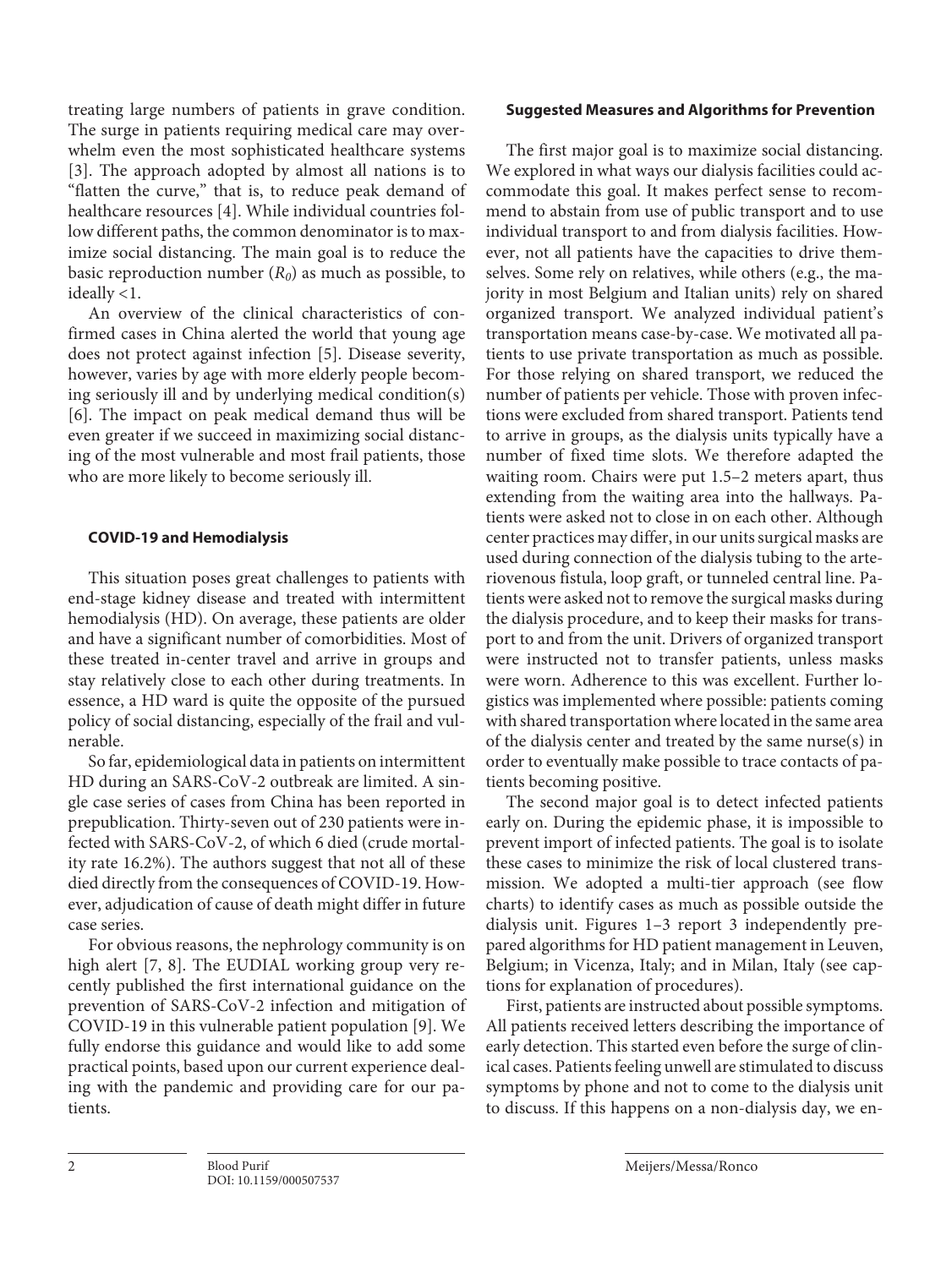

**Fig. 1.** The UZ Leuven flowchart for patients with suspected infection by SARS-CoV-2. The goal is to detect possible cases early, preferably outside of the dialysis ward, and to isolate proven cases from the other dialysis patients. Suspicion may arise at 3 different moments (in yellow). Ambulatory patients (Left yellow diamond) are stimulated to proactively communicate with the dialysis unit as soon as they have symptoms suggestive of COVID-19 (coughing, shortness of breath, fever, unusual abdominal complaints, etc.). We aim to have a diagnostic workup as soon as possible, preferably via the general practitioner, or, if not possible, via a scheduled visit to the emergency room. Second, we triage patients upon arrival at the dialysis unit (middle yellow diamond). Temperature is taken from all patients upon arrival. We use a rule-in strategy (i.e., temperature above 38 °C equals suspected case, whereas normal body temperature does not rule out COVID-19). Suspected cases are deviated toward the emergency room. For those patients, we also take an electrolyte panel to see whether dialysis is immedi-

sure screening on that day, to have the results before the next dialysis day. Even if symptoms are noted on the day of scheduled dialysis, patients are diverted to the emergency department for testing, using nasopharyngeal swab, and starting more recently, in combination with computer-aided tomography of the chest.

ately needed, or that this can be postponed until the results of the nasopharyngeal swab polymerase chain reaction and computeraided tomography of the chest are known. Finally (right yellow diamond), we scrutinize patients during stay on the dialysis ward. Temperature is taken from all patients multiple times during dialysis. In case we have identified a maintenance dialysis patient as being infected by SARS-CoV-2, we consider the clinical condition (stable enough to be treated as ambulatory patient), home situation (alone, or with vulnerable household contacts?), transportation means (possibility of organized isolated transport). If possible, we opt for continuation of ambulatory care. If not, patients are hospitalized based upon clinical needs on a regular COVID-19 ward, or the intensive care unit. G.P., general practitioner; ER, emergency room; COVID-19, coronavirus disease 19; PCR, polymerase chain reaction; CVVH, continuous venovenous hemofiltration; HD, hemodialysis; ICU, intensive care unit.

Second, we installed a checkpoint at the entry of the dialysis ward. In all patients entering the ward temperature is measured (with  $38\,^{\circ}$ C as red flag) and potential symptoms discussed. Patients suspected of having COVID-19 are not allowed to enter the dialysis ward, but are deviated to the emergency department. Third, and this is common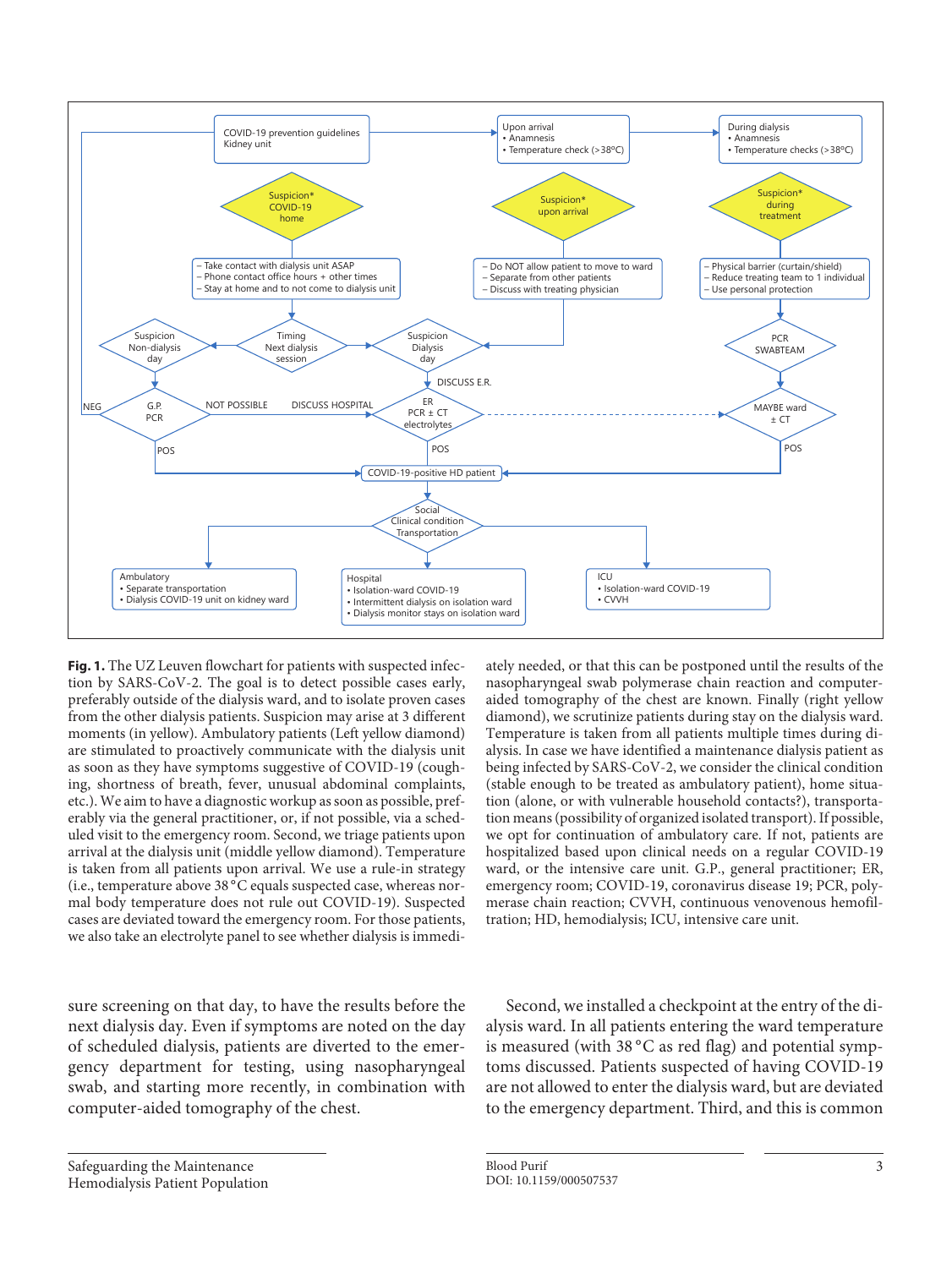![](_page_3_Figure_0.jpeg)

**Fig. 2.** COVID-19 prevention strategies applied in the Vicenza HD units: patients and personnel are instructed on general measures (top panel). At every shift, upon arrival, patients are triaged outside the unit with temperature check and specific questions. If triage is negative, the patient proceeds to the regular session. If positive (symptomatic with at least 2 symptoms) or if he/she refers to have been in contact with a suspected positive individual, protocol #2 is

activated. Three different protocols are in place: #1) suspicion of COVID-19 infection at home, #2) suspicion of COVID-19 infection upon arrival (after triage), and #3) suspicion of COVID-19 infection in hospitalized HD patients. ER, emergency room; CO-VID-19, coronavirus disease 19; PCR, polymerase chain reaction; G.P., general practitioner; HD, hemodialysis; ICU, intensive care unit.

practice in most units, we take the temperature of patients also during the dialysis session. Fever, cough, contact with suspected or known cases are discussed each session.

The third major goal is to minimize the need for hospitalization beds. After discussing with all stakeholders, we decided it would be appropriate for patients with proven SARS-CoV-2 infection and mild symptoms to continue receiving ambulatory care. This requires knowledge about the home situation (e.g., isolation from vulnerable household contacts), dedicated transportation means, and the possibility to dialyze patients in isolation. Sicker patients need to be hospitalized in dedicated COVID-19 units.

In Leuven, we are in the first phase of the pandemic and have not yet reached peak infection. To date, we have identified about 20 suspected cases which were tested for SARS-CoV-2 infection. Of these, 4 were proven cases (about 2% of maintenance dialysis population). All were imported cases, and no secondary transmission chain(s) have been detected yet. However, we anticipate that more cases will be identified.

In Vicenza, we are in the middle of the pandemic and have probably reached the peak infection. To date, on a population of 180 HD patients distributed in 3 dialysis units, we have identified 6 suspected cases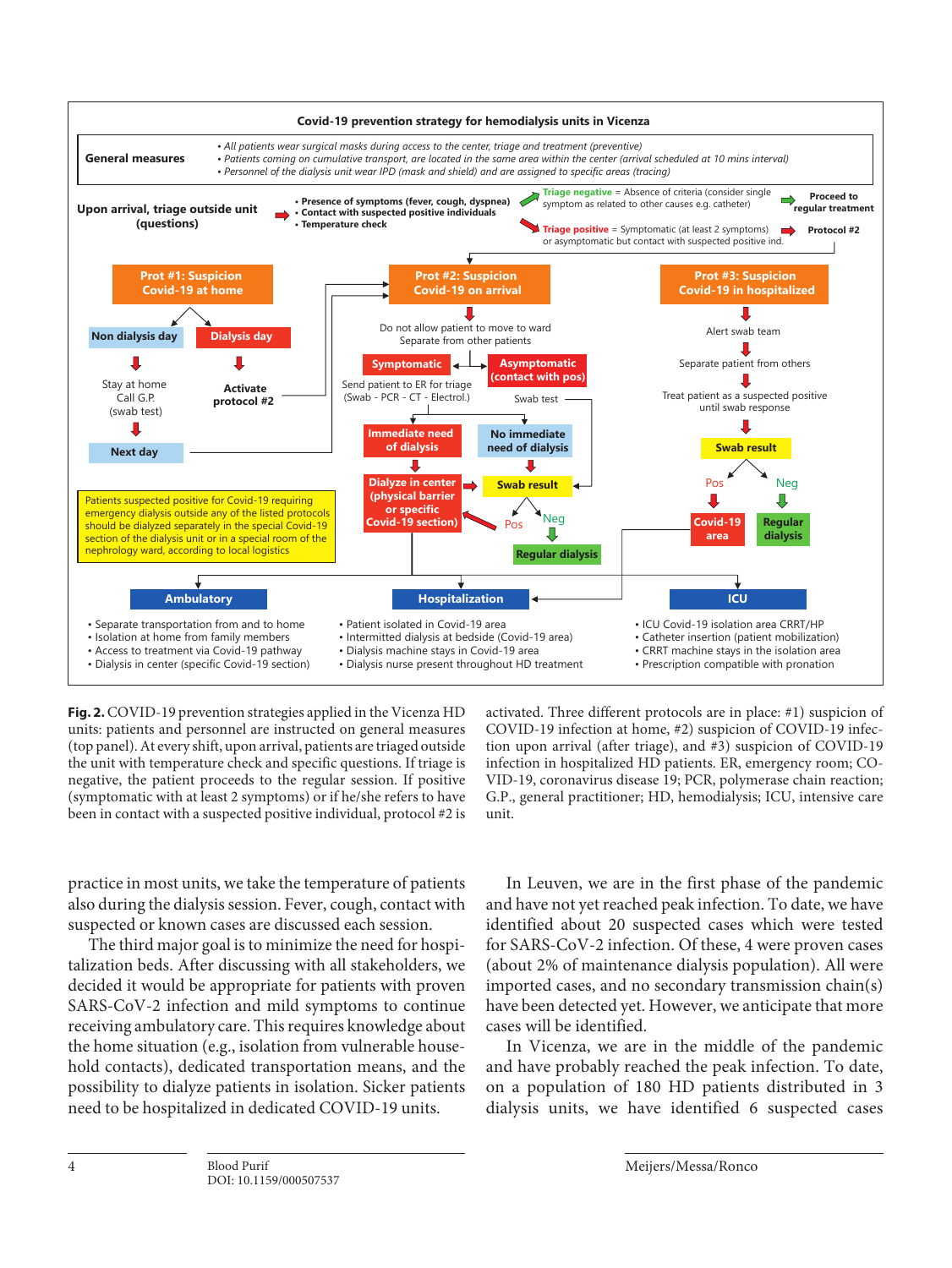![](_page_4_Figure_0.jpeg)

**Fig. 3.** COVID-19 prevention strategy in the hemodialysis unit in Policlinico-Milano units: patients and personnel are instructed on general measures (top panel). At every shift, a specific triage is scheduled. In case of severe symptoms, the intensivist is immedi-

ately involved. IDS, infectious disease specialist; RS, respiratory symptoms; ICU, intensive care unit; HD, hemodialysis; COV-ID-19, coronavirus disease 19.

which were tested for SARS-CoV-2 infection. Of these, none were proven cases. However, we anticipate that more cases will be identified. The issue is not if, but when.

In Milan, we are hopefully close to the peak, though the situation in Lombardy region is quite different from center to center. Among our 131 HD patients, we had 16 symptomatic patients who were tested for SARS-CoV-2 infection. Twelve patients were negative and 4 positive. One of the positive patients had needed assisted ventilation and eventually died, while the remaining 3 positive patients have as yet moderate respiratory symptoms controlled by a noninvasive ventilation.

## **Recommendation for Safety of Personnel**

In normal circumstances, our personnel wear individual protective devices (surgical masks and screens) for normal activities at the patient bedside before, during, and after the HD session. Further protection should be implemented in case of COVID-19-positive patients dialyzed in a separate area or complete isolation. High-protection masks (FFP2 or FPP3) and screens together with water repellent coats should be worn for the whole duration of the session. For safety reasons, dialysis machines must stay in the restricted area that must be disinfected daily with efficient methods.